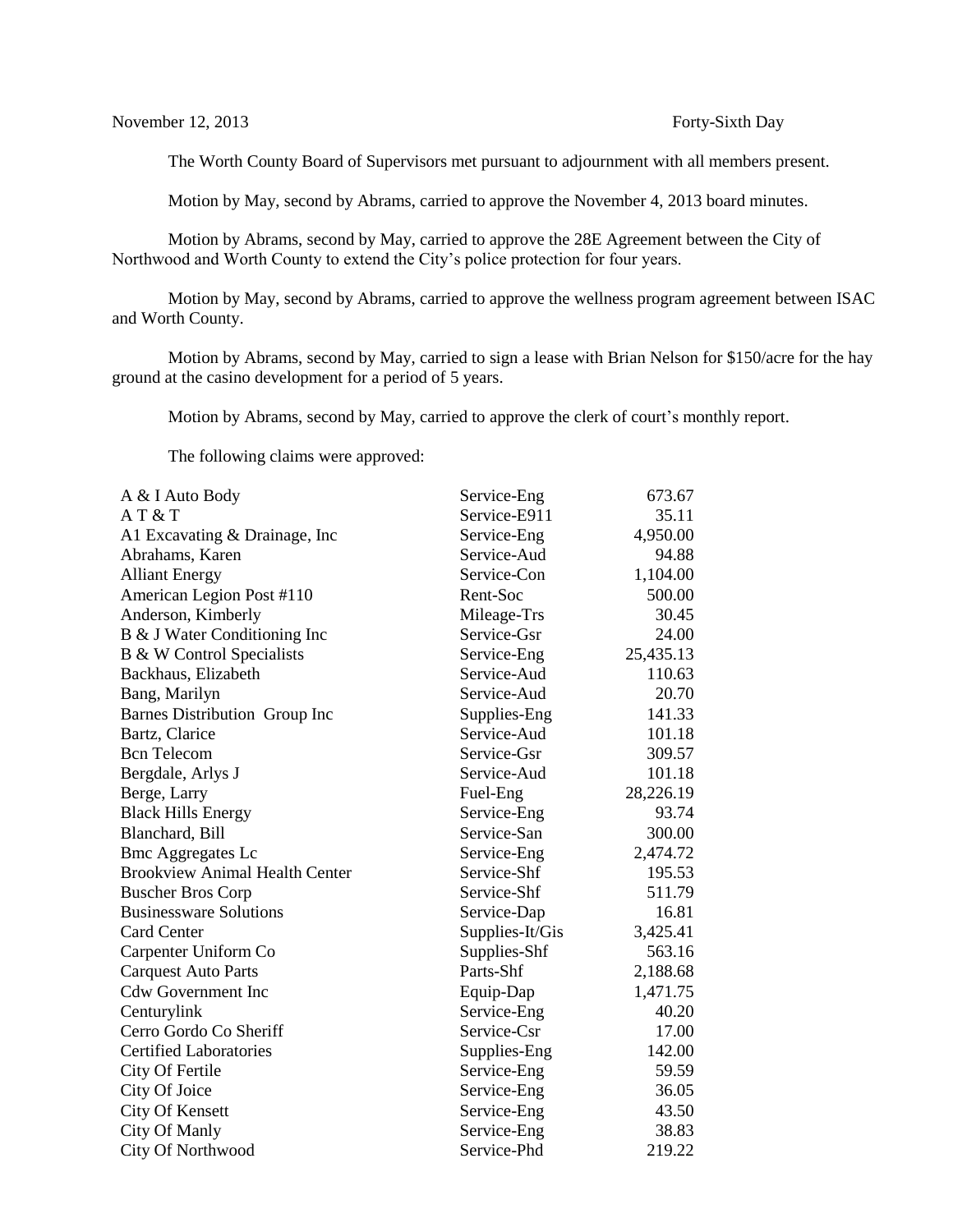| Cnh Capital                                              | Supplies-Eng     | 153.10     |
|----------------------------------------------------------|------------------|------------|
| Dave Syverson Inc                                        | Parts Credit-Eng | 5,589.31   |
| Ehrhardt, Jill                                           | Service-Aud      | 4.13       |
| <b>Electronic Engineering</b>                            | Supplies-Shf     | 341.00     |
| Elthon, Evelyn                                           | Service-Aud      | 96.94      |
| Falkstone Llc                                            | Service-Eng      | 3,195.14   |
| <b>Fallgatter's Market</b>                               | Supplies-Con     | 173.97     |
| <b>Fastenal Company</b>                                  | Supplies-Eng     | 69.30      |
| Fellin, Janet                                            | Service-Aud      | 92.81      |
| <b>Five Star Cooperative</b>                             | Parts Credit-Eng | 414.89     |
| Fleetpride                                               | Service-Eng      | 2,240.31   |
| Foss, Genie                                              | Service-Aud      | 94.88      |
| <b>Francis Lauer Youth Svcs</b>                          | Service-Mha      | 600.00     |
| Gallion, Arlene                                          | Service-Aud      | 114.83     |
| Govconnection Inc                                        | Equip Credit-Dap | 1,448.00   |
| <b>Graham Tire</b>                                       | Tires-Eng        | 644.44     |
| Green Canopy Inc                                         | Service-Con      | 250.00     |
| Greve Law Office                                         | Exp-Aty          | 188.00     |
| Grimm, Ron                                               | Service-San      | 600.00     |
| Groe, Loren                                              | Service-San      | 600.00     |
| Grout Scouts Inc                                         | Service-Eng      | 33,352.50  |
| Haugen, David                                            | Mileage-Sup      | 4.20       |
| Heiken, David                                            | Supplies-Con     | 10.26      |
| Hengesteg, Stephanie                                     | Mileage-Trs      | 129.68     |
| Holden, Sandra                                           | Service-Aud      | 105.38     |
| Holt, Marilyn                                            | Service-Aud      | 99.00      |
|                                                          | Service-Ndp      | 900.00     |
| Hopson, J Robert<br>Hrubetz, Dustin                      | Service-San      | 329.00     |
|                                                          | Service-Eng      | 105.00     |
| Huber Supply Co                                          | Service-Csr      | 39.64      |
| Humboldt County Sheriff                                  | Edu-Con          |            |
| Ia Dept Of Agriculture                                   |                  | 75.00      |
| Ia Dept Of Transportation<br><b>Ia Prison Industries</b> | Supplies-Eng     | 19,440.25  |
|                                                          | Supplies-Eng     | 1,311.34   |
| Imwca                                                    | Wk Comp-Ins      | 9,104.00   |
| Isac                                                     | Edu-Shf          | 150.00     |
| Joe's Collision & Performance                            | Service-Shf      | 157.10     |
| Jorgensen, Amy                                           | Mileage-Trs      | 30.45      |
| Kenison Construction                                     | Service-Eng      | 350.00     |
| Knudtson, Kirby                                          | Service-Shf      | 300.18     |
| Kriss Premium Products Inc                               | Supplies-Gsr     | 24.97      |
| Kuennen, Tina L                                          | Supplies-Gsr     | 38.99      |
| L R Falk Const Co                                        | Service-Eng      | 380.79     |
| Larsen Plumbing & Heating Inc                            | Service-Eng      | 85.06      |
| <b>Larson Contracting Central</b>                        | Project-Ndp      | 743,865.04 |
| <b>Lawson Products Inc</b>                               | Supplies-Con     | 326.17     |
| Loveland, Carmen B                                       | Service-Aty      | 100.00     |
| Low, Lois                                                | Service-Aud      | 121.35     |
| <b>Manly Junction Signal</b>                             | Service-Ema      | 634.95     |
| Marco Inc                                                | Service-Phd      | 88.59      |
| Marshall & Swift Inc                                     | Service-Eng      | 180.79     |
| Martin Bros Dist Co. Inc                                 | Supplies-Gsr     | 463.48     |
| <b>Martin Marietta Materials</b>                         | Service-Eng      | 2,101.96   |
| Mason City Tire Service                                  | Tires-Eng        | 6,385.00   |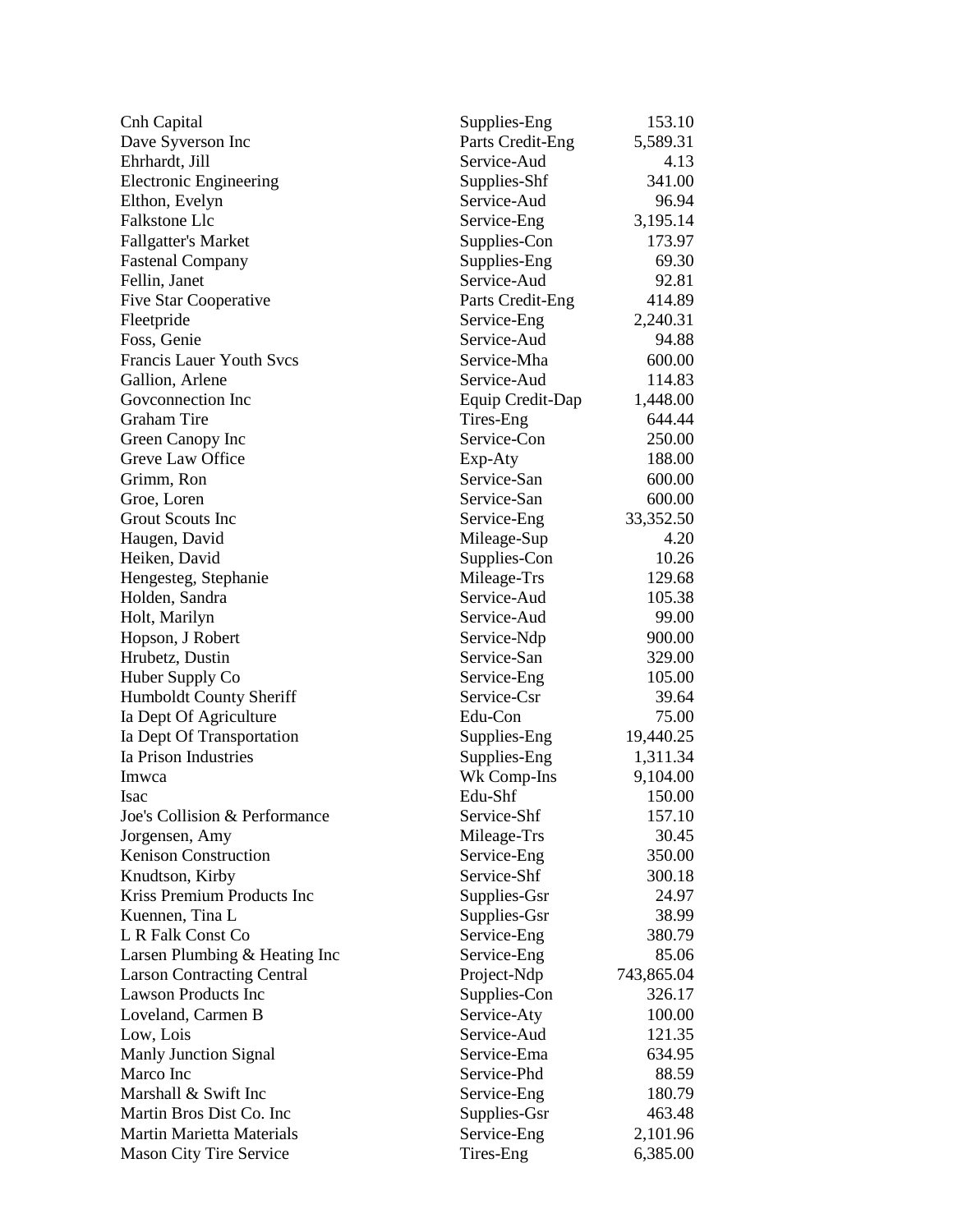| May, Dennis                                             | Mileage-Sup                | 54.60     |
|---------------------------------------------------------|----------------------------|-----------|
| Mbt                                                     | Service-San                | 600.00    |
| Mccolloch, Dan                                          | Service-San                | 300.00    |
| Mediacom                                                | Service-Phd                | 509.80    |
| <b>Mercy Medical Center</b>                             | Service-Mex                | 7.45      |
| Michaelis, Carrol                                       | Service-Aud                | 92.81     |
| Mid American Signal, Inc                                | Parts-Eng                  | 1,592.00  |
| <b>Midwest Wheel Companies</b>                          | Parts-Eng                  | 579.76    |
| Mireles, Sandra                                         | Mileage-Mha                | 301.35    |
| Mueller, Dean A                                         | Supplies-Con               | 121.95    |
| Nedved, Carolyn                                         | Service-Aud                | 80.44     |
| Nickol Boring Inc                                       | Service-Eng                | 15,000.00 |
| No Ia Juvenile Detention                                | Service-Juj                | 7,000.00  |
| North Country Equipment Llc                             | Supplies-Con               | 150.95    |
| North Iowa Ready Mix                                    | Service-Eng                | 3,871.70  |
| Northern Ia Construction                                | Supplies-Eng               | 10,468.00 |
| Northwood Anchor                                        | Service-Ema                | 966.42    |
| Northwood Electric Inc                                  | Service-Shf                | 58.18     |
| Northwood Fire Department                               | Rent-Aud                   | 2,050.00  |
| Northwood Lumber                                        | Supplies-Con               | 1,874.82  |
| Northwood Sanitation Llc                                | Service-Gsr                | 181.50    |
| Northwood True Value                                    | Supplies-Phd               | 376.09    |
| Nuss Truck & Equipment                                  | Parts-Eng                  | 16,865.81 |
| Olsen, Laurie                                           | Mileage-Aud                | 23.63     |
| <b>Olson Trading Post Inc</b>                           | Supplies-Eng               | 7.40      |
| <b>Osage Auto Body</b>                                  | Service-Ema                | 71.01     |
| <b>Osage Municipal Utilities</b>                        | Service-Ema                | 32.69     |
| Page County Auditor                                     | Supplies-Dap               | 250.00    |
| Pate, Kari                                              | Service-Aud                | 107.48    |
| Pathology Assoc Of Mason City                           | Service-Mex                | 250.00    |
| Petersen, Renee                                         | Service-Aud                | 78.38     |
| Peterson, Joan                                          | Service-Aud                | 4.13      |
| Pfi                                                     | Service-Csr                | 69.00     |
| Pollard                                                 | Service-Gsr                | 40.00     |
| Printing Services Inc                                   | Supplies-Dap               | 219.41    |
| Pritchard's Of Northwood Inc                            | Service-Shf                | 1,379.64  |
| Public Safety Center Inc.                               | Supplies-Shf               | 300.00    |
| <b>Ram Systems</b>                                      | Service-Phd                | 670.00    |
| Redinger, Shanan                                        | Service-Aud                | 113.81    |
| Reeder, Daniel L                                        | Fuel-Asr                   | 30.23     |
| Reinhart Food Service Llc                               | Supplies-Shf               | 251.02    |
| Rohne, Joel                                             | Mileage-It/Gis             | 185.31    |
| Ryan, Connie                                            | Service-Aud                | 94.88     |
| Schmidt, Brett                                          | Supplies-Vaf               | 71.71     |
| Schoeller, Mark                                         | Mileage-Csr                | 344.40    |
| <b>Sharrow Lifting Products</b>                         | Service-Eng                | 785.50    |
| <b>Staples Credit Plan</b>                              | Supplies-Ema               | 153.05    |
|                                                         | Supplies-Eng               | 127.30    |
| <b>Staples Credit Plan</b><br>State Hygienic Laboratory | Service-Con                | 73.50     |
|                                                         |                            | 157.50    |
| Stayner, Marilyn                                        | Mileage-Shf<br>Service-Aud |           |
| Stevens, Terri<br>Streicher's                           |                            | 142.13    |
|                                                         | Supplies-Shf               | 390.00    |
| Tenold, Marge                                           | Service-Aud                | 96.98     |